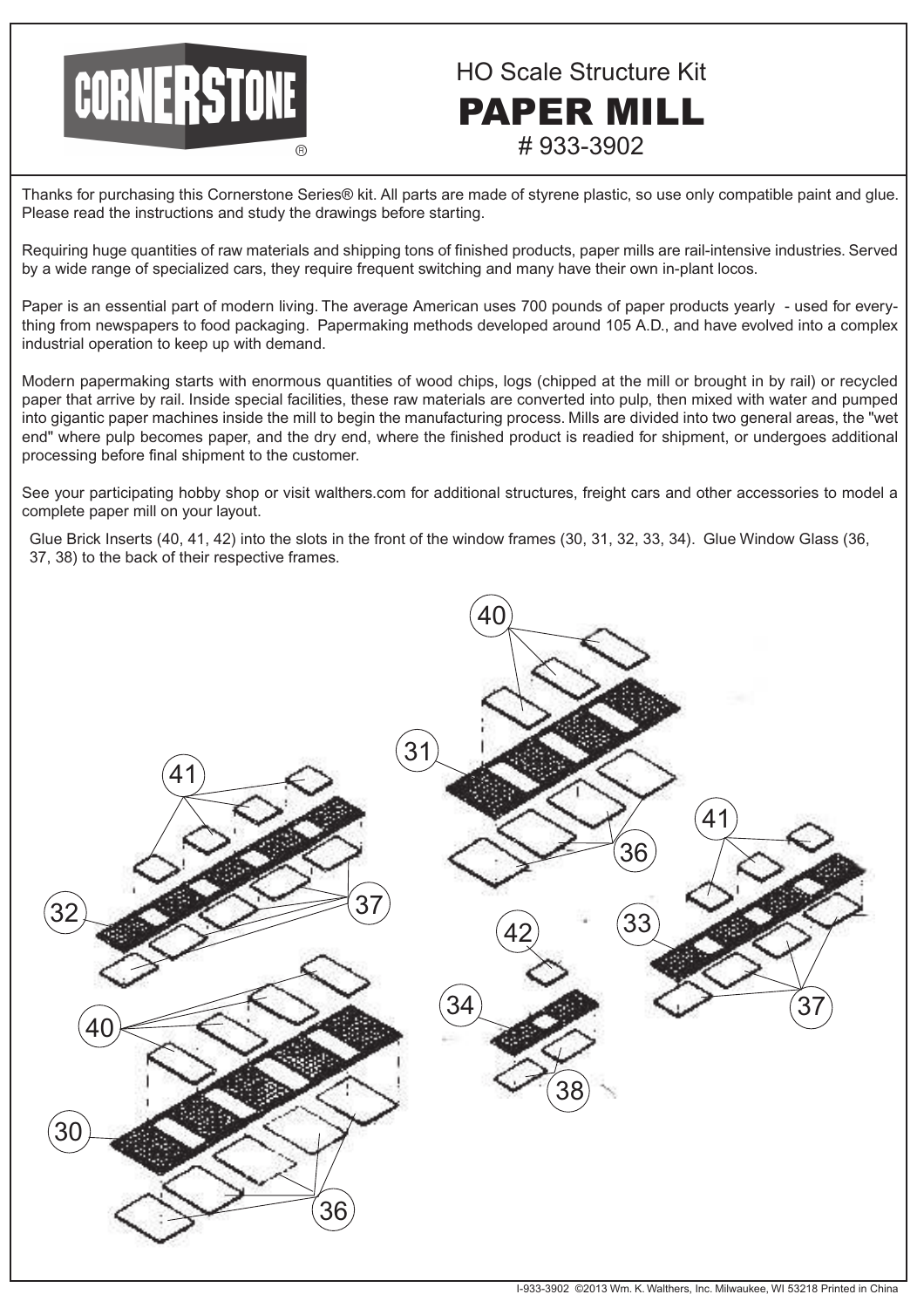Glue Window Assemblies to Walls (2, 3, 4, 5, 9, 10). Glue Overhead Doors (20) and Truck Apron (22) to back of Wall (5). Glue the Window Glass (39) to the back of Small Doors (19, 21). Glue Small Doors to Walls (2, 5, 7, 8). Glue Vents (35) to Walls (6, 7). Glue Bases (1) end to end and reinforce with part #62. Glue Outer Bases (15) together and to the main ones as illustrated. Glue wall sections (3, 4) , (6 ,7) and (8, 9) together. Reinforce with pieces 66, 63 & 65. Glue Walls (2), (3, 4) and (5) to the outside of the base. Glue short inner Wall (11) to the base and Wall (5). Glue Wall Sections (8, 9) in between and to the top of Walls (2, 5). Glue walls (6, 7) to the base and walls (2, 5) Finally glue Wall (10) in place.

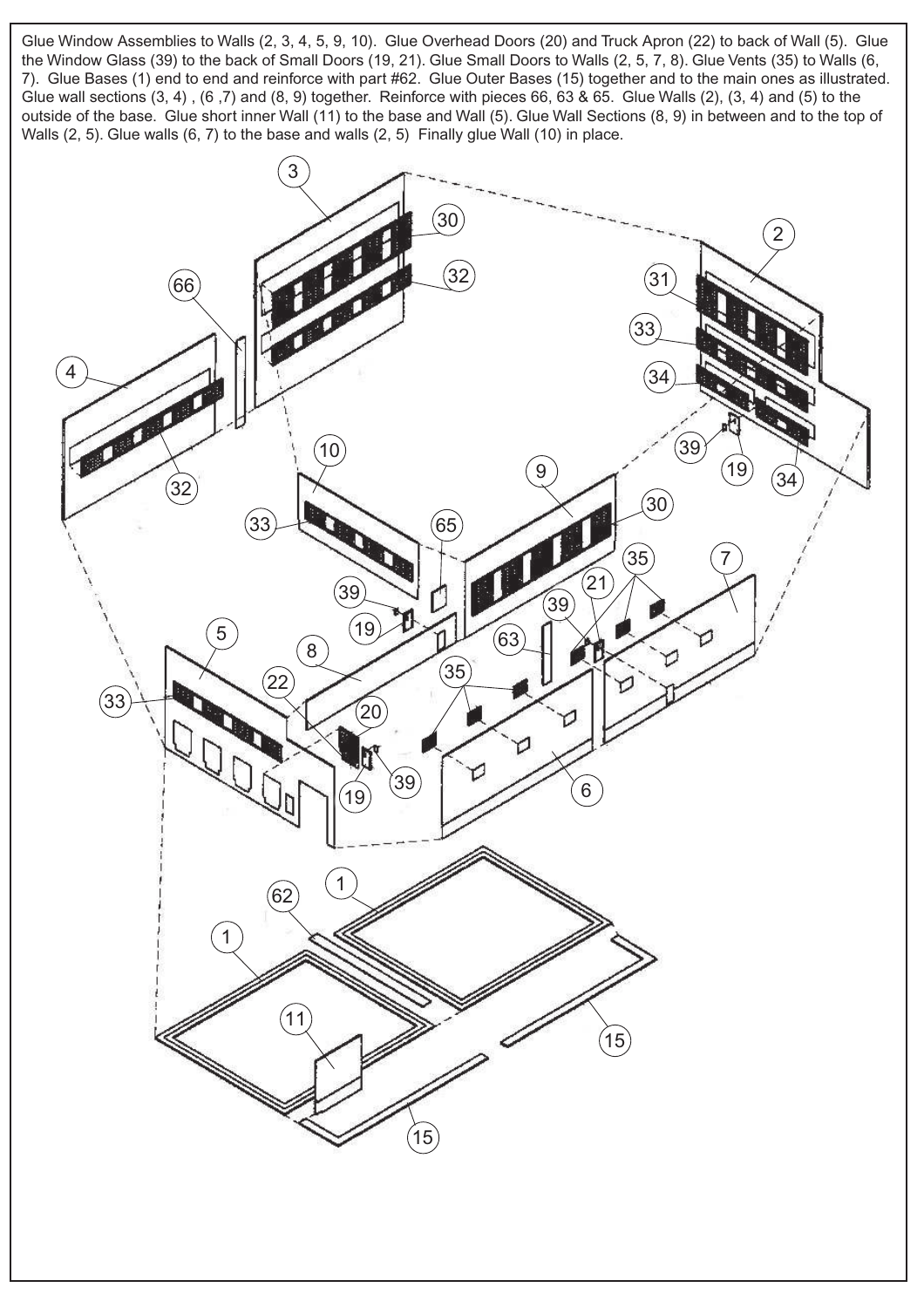Glue Roofs (13) together end to end and reinforce the bottom with piece (64). Next, glue this assembly in place. Before gluing the other roofs (12), open up holes from the bottom of the roof pieces wherever a Small Stack (50) or Stack Vent Combo is desired. For Vents use Part 50 with Part 51 glued on top. For larger Vents glue part 52 and 53 together. Glue both Air Conditioner Units (54, 55, 56, 57) together and glue one to each Roof (12). For Small Stacks use Part 50.

Glue the Railings (18) to the Stairs (14) and then the Stairs under the Small Doors on Walls 2 and 5.